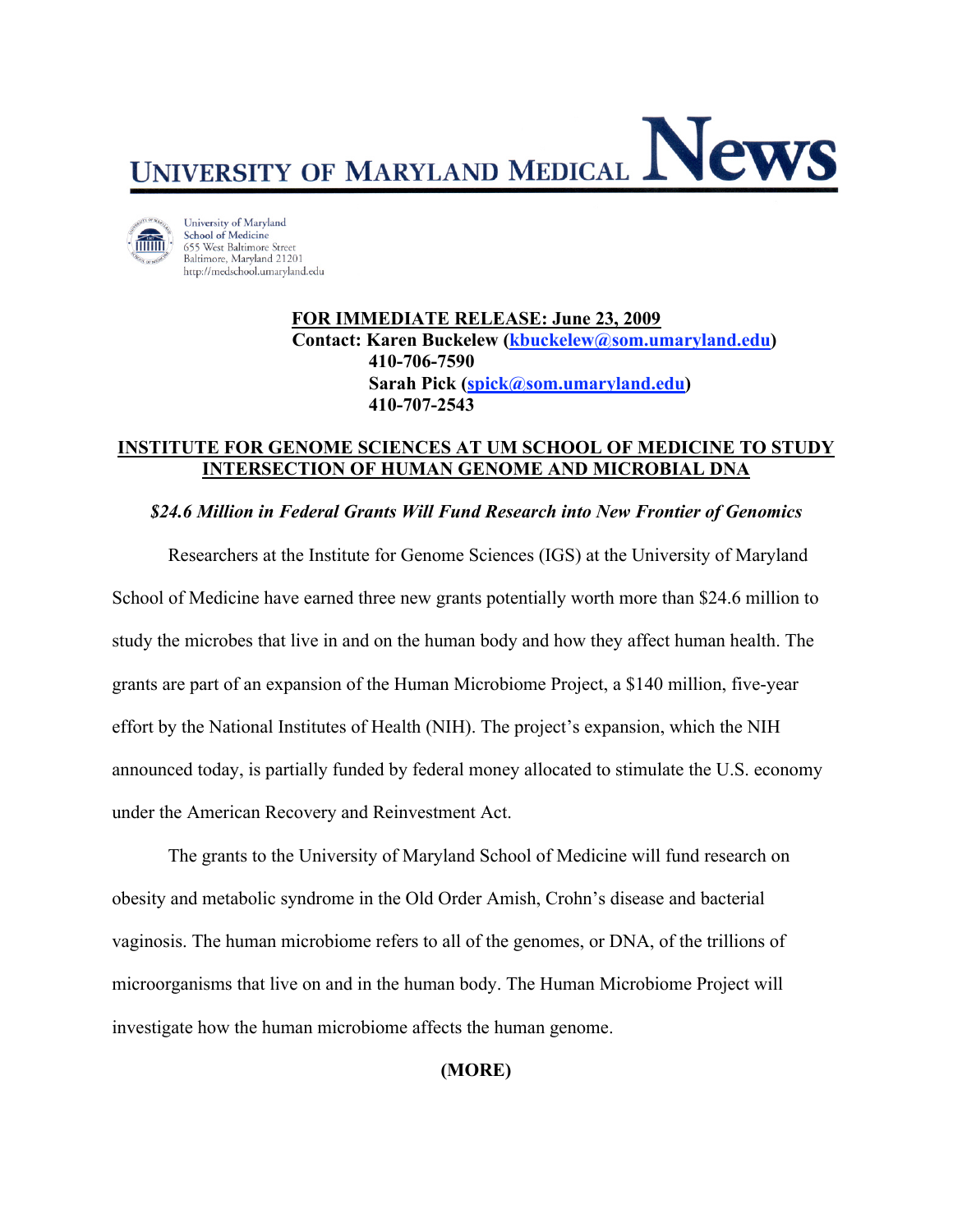#### **HMP — Page 2**

"Now that the human genome has been sequenced, the human microbiome is the next great frontier for genomics. We've become a center of excellence for this new frontier, the study of the human microbiome," says Claire Fraser-Liggett, Ph.D., a professor of medicine at the University of Maryland School of Medicine and director of the Institute for Genome Sciences.

"Now we have the tools to study these complex microbial communities that colonize every cavity and surface in the body. They are not just hitchhikers. They play a very important role in improving health by providing capabilities humans don't have. There also is a growing association between important chronic diseases and potential shifts or changes in these microbial communities. This new field of study gives us an innovative approach to looking at complex diseases we know can't be easily explained with a single mechanism," adds Dr. Fraser-Liggett.

"Many of our researchers, including Dr. Fraser-Liggett, were involved with the sequencing of the human genome. These new grants keep the Institute at the cutting edge of this new frontier of genomics," says E. Albert Reece, M.D., Ph.D., M.B.A., dean of the School of Medicine. "We hope this work will expand medicine's understanding of conditions like Crohn's disease and bacterial vaginosis, and one day lead to new treatments or diagnostic tools for these conditions," says Dean Reece, who also is vice president for medical affairs of the University of Maryland and the John Z. and Akiko K. Bowers Distinguished Professor.

One of the grants is fully funded, but the other two will cover the beginning of projects that could each last as long as four years. After one year, the National Human Genome Research Institute (NHGRI), the part of the National Institutes of Health that is funding the Human Microbiome Project, will review the projects and decide whether to award the additional years.

## **(MORE)**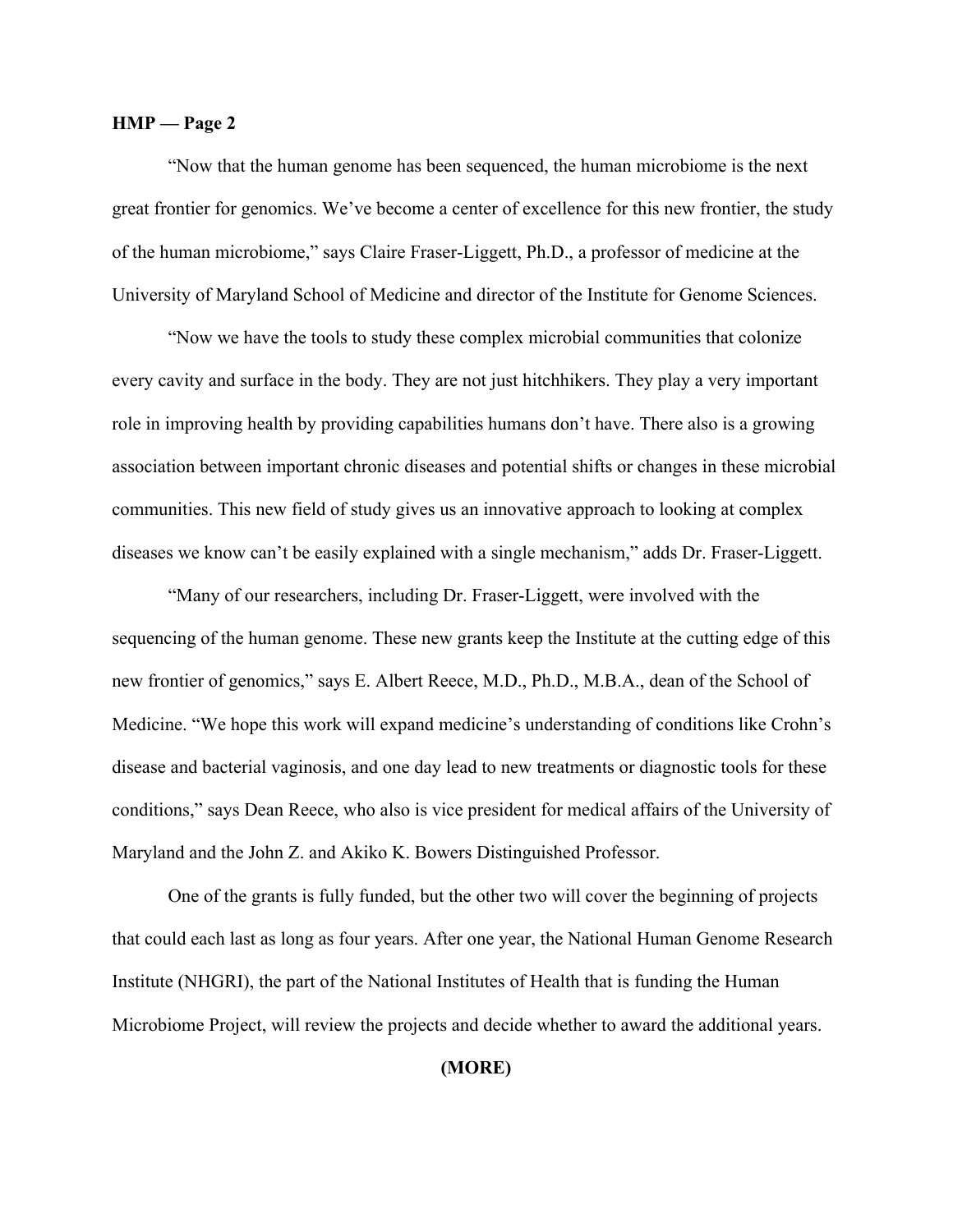#### **HMP — Page 3**

The Institute for Genome Sciences already has received funding from the Human Microbiome Project (HMP). In October 2008, IGS earned one of the project's first grants, a \$9.9 million award to run the Data Analysis and Coordination Center that forms the bioinformatics core of the project.

The new grants will fund pilot demonstration projects to sample the microbiomes of healthy volunteers and volunteers with specific diseases over the next year. The data will allow the researcher to study changes in the microbiome at particular body sites in both health and diseased states. Dr. Fraser-Liggett received two grants to study the microbes found in the digestive tract.

One grant, for \$833,000 for one year, is to study Crohn's disease in collaboration with researchers at Lawrence Berkeley National Laboratory in Berkeley, Calif., and Oak Ridge National Laboratory in Oak Ridge, Tenn. Another grant, for \$1.02 million for the first year, and \$12.3 million for the following three years, will fund Dr. Fraser-Liggett's study of obesity and metabolic disorders in the Old Order Amish population in Lancaster, Pennsylvania. On that project she is collaborating with Alan R. Shuldiner, M.D., a professor of medicine at the University of Maryland School of Medicine. Dr. Shuldiner runs the Amish Research Clinic in Lancaster, which studies the genetics of the Amish.

A third grant goes to Jacques Ravel, Ph.D., an associate professor of microbiology and immunology at the School of Medicine and a researcher at the IGS, for the study of bacterial vaginosis. That project includes researchers at the University of Idaho. The grant is for \$987,000 for the first year of a four-year planned project; the total four-year budget is \$10.5 million.

### **(MORE)**